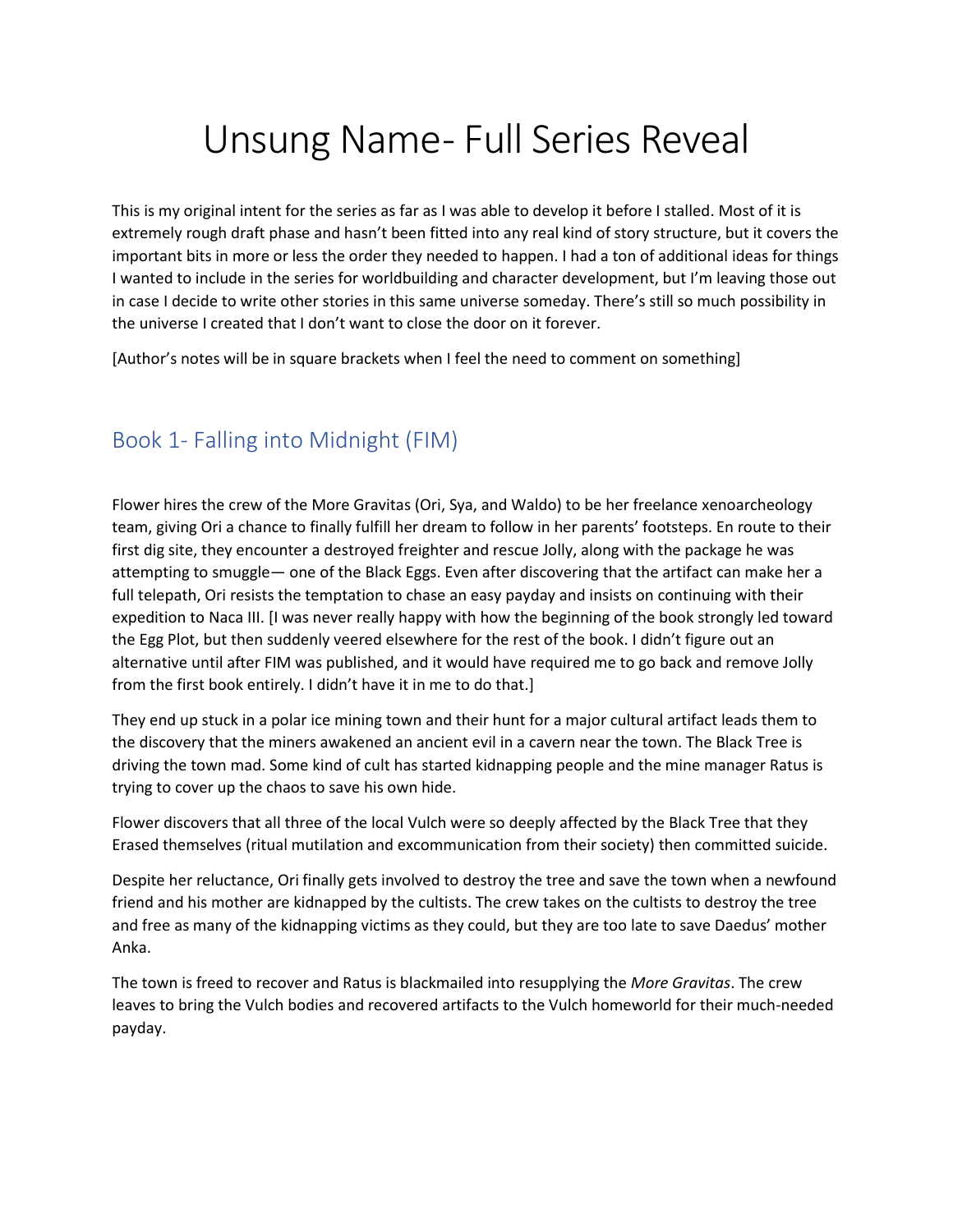#### Book 2

After their previous adventure on Naca III, the crew of the More Gravitas is on the long trek to the Vulch homeworld for a much-needed payday. Jolly is mentoring Ori on piloting during the current leg of their route, which will take them to the Tik-Tkek homeworld, Stutter, when he expresses confusion about why she doesn't already have her pilot's license. She seems to have all the required skill, and she's already got more hours logged behind the controls than many professional spacers he knows.

Drama ensues when Ori confronts Sya on the issue and it comes out that he's been lying to her and manipulating her the entire time they've known each other in order to guarantee their partnership by keeping Ori dependent on him for piloting and business contacts. In typical Bentu fashion, Sya assumed that Ori would abandon him as soon as he was no longer a necessary expense. The fight is interrupted when Flower's cargo unit and the ship's life support is no longer able to contain the outgassing from the three rotting Vulch bodies they recovered on Naca III. The overwhelming stench forces them to divert from an orbital resupply to a rushed landing in Kittikkix, the Tik-Tkek capitol, in order to vent the stench and dispose of the bodies before they can move on.

Convinced Ori will throw him off the crew as soon as she gets the chance, Sya attempts to secure his future and get a little revenge on Jolly for ruining everything. He has his cousin on Kazetsa forward a message to Brontran (Jolly's previous employer). He tells Brontran that Jolly isn't dead and the crew has the package he was supposed to deliver. Sya's willing to get it back to him for a hefty "finder's fee". Once they land and Flower leaves with the bodies to find a local Vulch commune, Sya does his best to keep his head down waiting for the axe to drop or Brontran to respond, hoping to delay the inevitable long enough for a chance to steal the black egg.

While the crew gets settled into a hotel, Flower transports the Erased bodies to the nearest local Vulch commune. Her nervousness is justified when the local Vulch are badly thrown by her strange lack of scent during introductions. Her bathing to accommodate the crew's olfactory sensibilities has rendered her alien to her fellow Vulch. Her attempt to reconnect with the community starts out awkward at best, and even going through the motions of worship feels off to her after the existential crisis provoked by the Black Tree on Naca III. When she attempts to convince the local Vulch to perform the Taking In ceremony for the Erased Nacan bodies, they fail to understand and freak out so badly Flower becomes worried that she, too, might get Erased. The idea of an Archivist asking Vulch to Take In an Erased is the highest corruption they could imagine. Flower is told in no uncertain terms to take the Erased out of their presence and dispose of them properly if she is to remain welcome among them.

Already hurting at this stinging rejection, Flower drags the bodies out of the immediate area and attempts to perform the Taking In ceremony by herself. When she reaches the part where the community is supposed to sing the name of The Source (which requires a minimum of 3 voices singing in harmony), she is forced to admit the impossibility of the attempt and gives up, utterly crushed. She returns to the crew in defeat, only realizing once she's there that she also failed to secure any funding to pay for the ship's refueling.

While attempting to comfort Flower, Ori is reminded how important found family is and she decides to forgive Sya for his offenses. She comes to him and tells him that he's an idiot for thinking that he had to manipulate her because he's family and she'd never abandon him like that. Sya now has to deal with the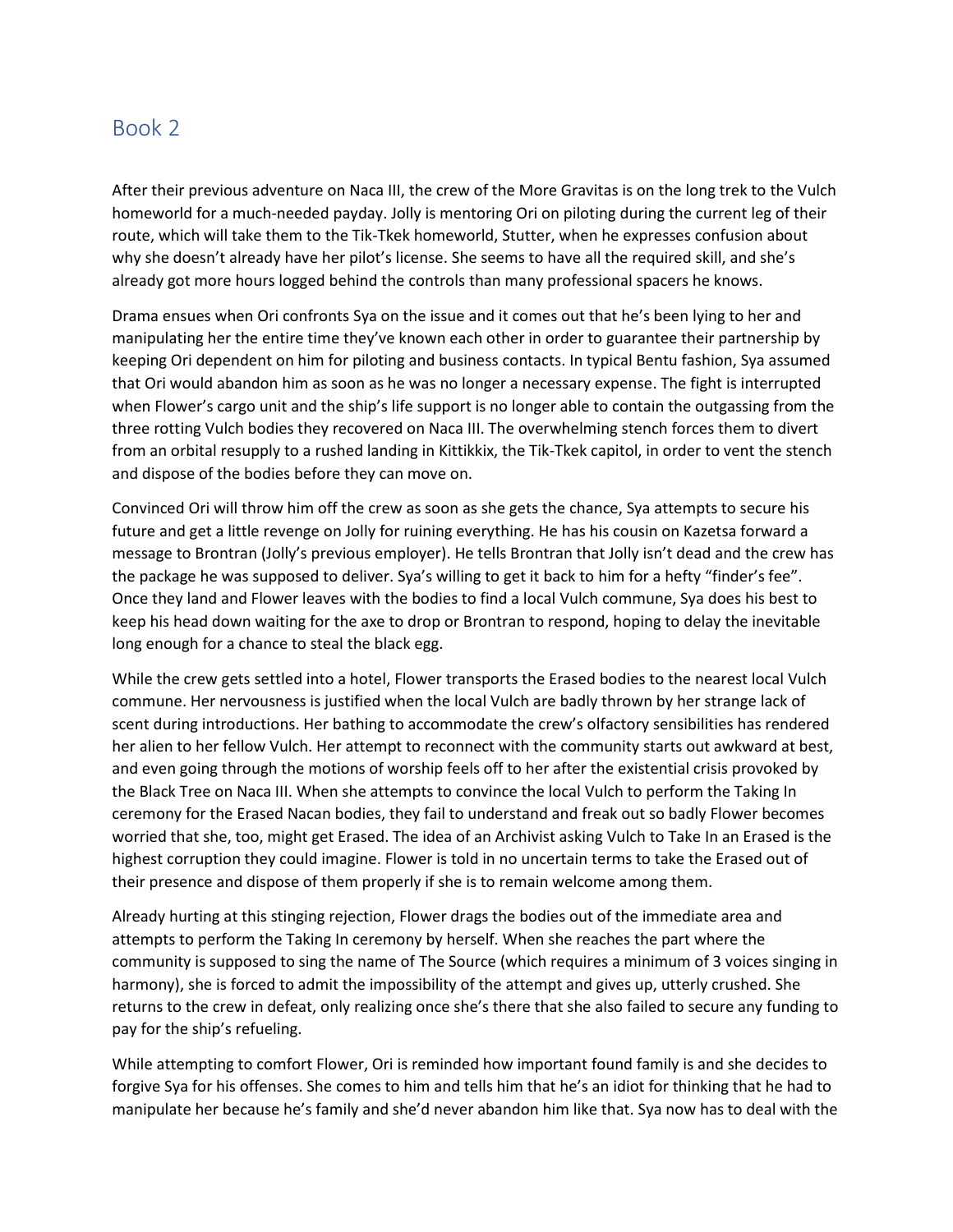fact that he's already betrayed her and the crew again, and whether or not he can afford to admit it. The quandary becomes all the more urgent when Sya receives a reply from someone claiming to be one of Brontran's people, who says he's already in the city and ready to meet to discuss Sya's payment.

Now the crew has to find their own source of resupply funding, and Sya realizes they're on a tighter clock than he can afford to admit to the rest of the crew. He makes another attempt to convince Ori to sell the black egg, but quickly backs down before Ori gets suspicious. He does his best to rush everything they do, hoping to get them off planet before Brontran's people can catch up with them.

Their attempted quick money job is interrupted when the crew is jumped by a group of well-equipped and organized humans. Ori goes out of her way to save Sya, using the black egg to keep the mooks at bay while he escapes. This finally convinces him how much she meant that she'd never abandon him, and he turns back to retrieve her. Ori's extended, intense use of the egg seems to have triggered something in it, for she discovers that it's bonded to her hand and she can't pull away despite the pain creeping into her hand and arm. Sya arrives to help, but in the end, they are forced to cut it away, seriously damaging the palm of Ori's hand.

Despite the close call and obvious danger, Ori refuses to consider destroying it or hiding it away. While everyone else is arguing over how to escape to safety, Sya steals the egg hoping to use it to bargain with Brontran's men for their safety. When Ori realizes he's gone and calls him, Sya admits this situation is all his fault and says he's going to fix it. Ori realizes the egg is missing and goes after him.

A human Psi Agent [think Jason Bourne meets Psi Corps from Babylon 5] ambushes Sya at the meeting and disables him to recover the black egg. Ori chases Sya down in time to interrupt the agent. The agent attempts to force Ori to shoot Sya, but she fights off his mind control enough to shoot the agent in the leg instead. They tangle over the egg and in the scuffle, both of them grab the egg at the same time and mind meld. Ori learns that there's a secret offshoot of the UHN (United Human Nations) Security and Intelligence Division called Section 11. There's 3 Black Eggs and they're plotting to use the eggs to spy on other governments. The egg that Ori ended up with was meant for this agent, but someone got to Jolly's ship before he could deliver it.

The Psi Agent is killed while their minds are joined [Undecided if it was Sya trying to save Ori, or Ori accidentally pulling the trigger], and the backlash as Ori feels him die overloads her mind and she's knocked unconscious. Sya brings her and the egg back to the rest of the crew and admits that this is all his fault.

When Ori comes to, she tells the crew about S11's plot. She's convinced that the psi agents will get caught eventually, and when they do, it will start an even worse war than the one that killed her parents. They need to hunt these agents down and get their eggs out of play any way they can. The crew also learns that it's not Brontran's people after them, but other S11 agents [regular humans, fortunately. Psi Agents are rare] who have been monitoring his organization. They're better trained, better connected, and far more dangerous than Brontran's thugs could ever be.

Ori's acting strangely after her close call. The memories she gained from the Psi Agent have blurred with her own and she starts having trouble telling which are hers and which are his. Using the black egg helps give her clarity, reinforcing her feeling that she needs to keep it now more than ever. She also gains some of the agent's skills and training, which makes her both more useful and more dangerous.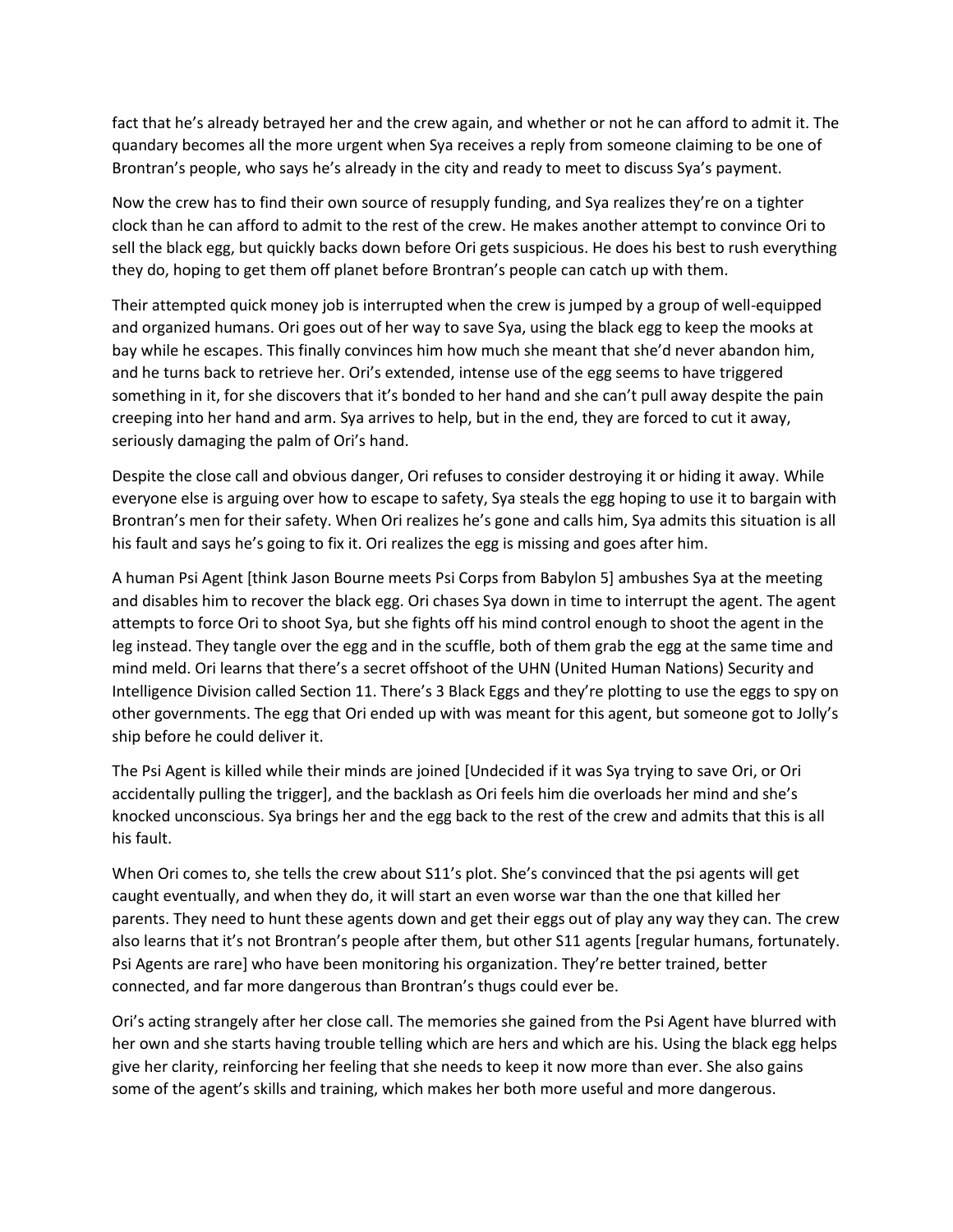However, she has to learn a new level of control and wariness, as she nearly kills her own friends on a few occasions simply because they touched her unexpectedly or made unexpected loud noises.

The crew is able to raid some resource caches setup by S11 to gain the money they need for a resupply, which also throws off S11 into thinking that Agent 1 is still alive and acting way off script, possibly gone rogue. They also gained some very useful information the crew can use to help avoid S11's people while they try to get back to the *More Gravitas* and escape the system.

While the crew hides out and tries to find a safe way back to their ship, they catch Ori using the egg again. She continues to find excuses to keep using the black egg, saying she'll be more careful this time. She's acting like an addict and refuses to listen to anyone about their concerns. The crew debates some kind of intervention, but they all have too much to lose to simply try to take it from her, and after Sya's betrayal he certainly can't get anywhere near it.

Sya contacts the S11 agents and tells them that instead of returning the black egg, the Psi Agent went rogue and made a deal with his crew to smuggle him off planet with the egg in return for protection from S11. Sya offers to show them to the meeting site so they can retrieve him and the egg before he gets away in exchange for a fair payoff and an agreement to leave him in peace.

Instead, Sya and Ori lead them into a trap and the agents are captured by local authorities. Ori is wiped out after the chase and heads to her cabin on the More Gravitas to get some sleep. The crew starts arguing again over what to do about Ori's addiction to the black egg and all the trouble it's causing them, but they keep going in circles. None of them have anywhere else to go if their intervention goes wrong.

While the rest of the crew debates, Flower decides to sacrifice her connection to the crew for the sake of Ori's welfare and steals the egg, intending to bring it to the Great Archive, where aliens are forbidden and there are no telepaths to be tempted by its powers. She finds Sya standing in the airlock, blocking her way. After a few stone-faced moments of looking between her and the egg, he opens the door for her and steps aside. Probably the closest thing to an expression of trust and friendship she's ever likely to get out of him.

The crew escapes the system to safety, leaving Flower to find her own way home.

### Book 3

After discovering that Flower and the black egg are gone, Ori freaks out over what she sees as yet another friend's betrayal. When it becomes obvious that she's never going to be able to track Flower down, she insists that the crew has to pursue the other agents and their black eggs. She claims that the crew is the only one who can do it because they can't trust the UHN government, telling any of the colonies would start a civil war(things are still strained after the carnage of the Retribution War), and telling the Commonwealth government would just start the war they're trying to avoid that much sooner. It's also not a big leap to assume that this is also a means of acquiring a new black egg to replace the one Ori lost.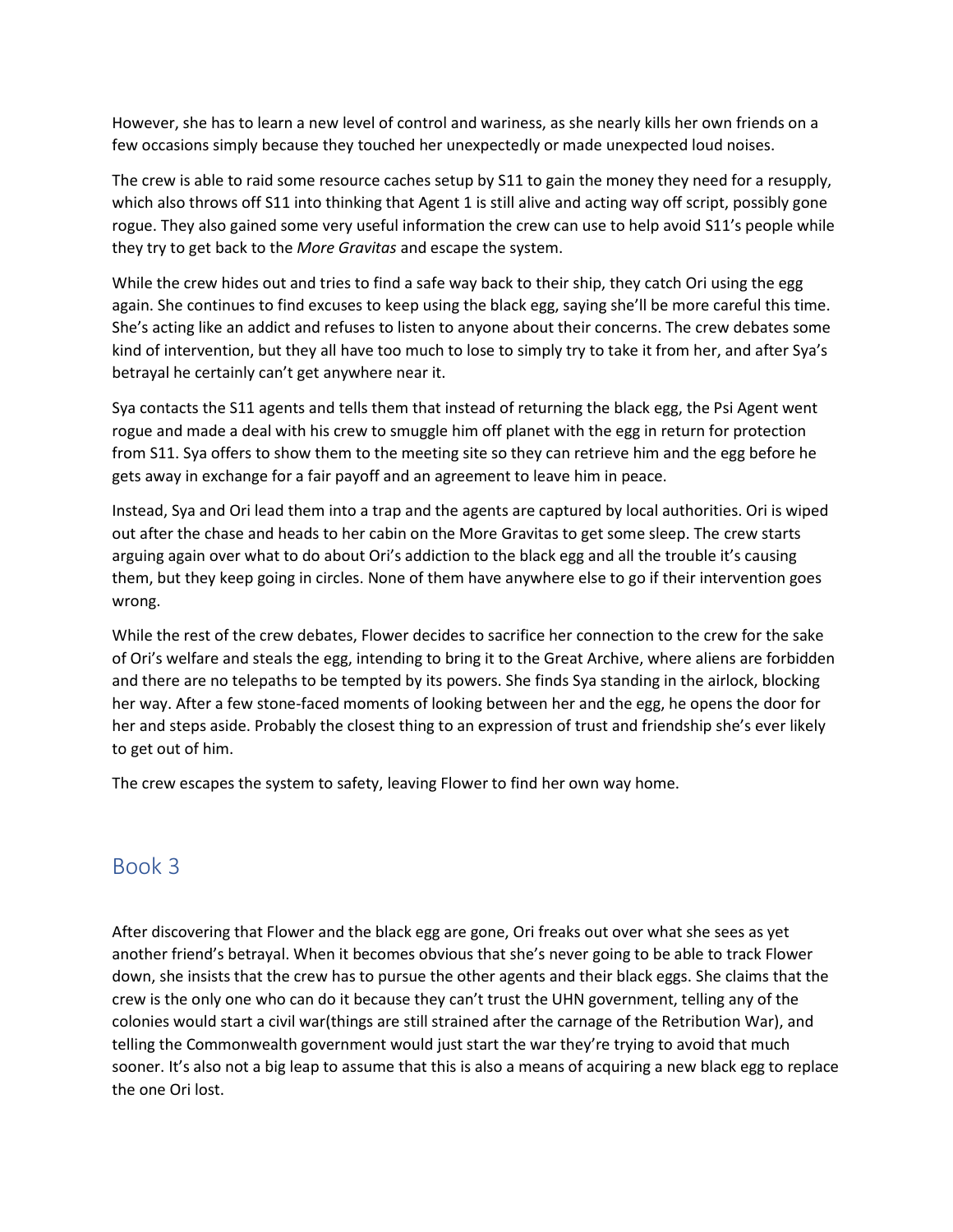The rest of the crew refuse to take on a suicide mission for no profit when they're clearly out of their depth. They should be doing everything they can to disappear now that they have a rouge intelligence agency after them. Ori overreacts, treating this like another betrayal. At their next stop, she takes off without Sya and Jolly, only allowing Waldo to stay because he's too timid to put up much of a protest and she needs him to keep the rickety ship flying.

[Undecided if she hunts down Brontran for more information first or goes after Agent 2 directly. Could go either way depending on what works best for pacing and structure. A side trip to Brontran's location would add weeks of travel time as well as however long was spent on the actual hunt.]

Flower returns to the Great Archive to turn in the reports from her original expedition and the black egg. She discovers that the GA already has 2 other black eggs in storage from long ago. The Master Archivist informs Flower that they are linked to an ancient darkness that ended civilizations, and she fears this new egg may be a sign of their return. Flower is officially retasked to investigate the danger and given more resources, including two more Vulch to travel with her as a proper group. Flower rushes off to warn the crew, knowing that they're already on the hunt.

From the mind meld, Ori knows that Agent 2 was assigned to spy on and disrupt a cold war summit being held to diffuse tensions. [each Psi Agent was sent one of the three black eggs to facilitate their mission. The egg Jolly was smuggling when he lost his ship was meant for Agent 1.] She knows the other faction that attacked Jolly's ship is going to be hunting for the agent as well, but she hopes their inside information can get them there first.

Jolly and Sya are forced to work together, drawing on old contacts and favors in the hopes of catching up to Ori before she gets herself killed. Along the way, Jolly runs into his old crew and it comes out that his nickname is short for Jolly Roger. After his crash in the Retribution War, Jolly couldn't get legitimate work and fell in with a raider gang. He was given the nickname after he passed out drunk and they hoisted him up on a flagpole as a joke. The freighter he'd been piloting in FIM was first pirated from its legitimate owners, and then stolen from the raiders when Jolly couldn't take living like that anymore. Brontran had helped him fake a new registry and papers for it in exchange for ongoing service.

A three way cat and mouse game ensues between Ori, Agent 2, and an agent from the other faction [we'll call her Grace]. The summit attendees and everyone in the area (including local Vulch) starts acting more agitated and paranoid until the talks collapse and people are causing disruptions. It's a political clusterfuck that may lead to open war. Worse yet, the summit was between the Commonwealth and the Garuud, the species that almost wiped out humanity in the Retribution War. Spying on fellow Commonwealth governments would be bad enough, but if Agent 2 gets caught spying on the Garuud, the political fallout could cost them their membership in the Commonwealth.

Waldo's been secretly sending increasingly worried messages to Sya, Jolly, and Flower, allowing them to locate and finally catch up with Ori.

Ori and Grace collide, fighting to be the first to reach Agent 2. Ori gains the upper hand and gets there first, but when she arrives, she finds the psi agent, there's a small black tree growing out of his body, a miniature version of the monster they discovered on Naca III. It turns out Ori's favorite artifact wasn't an egg, it was a seed. Her addiction to the artifact was a trap to push her into using it until it could bond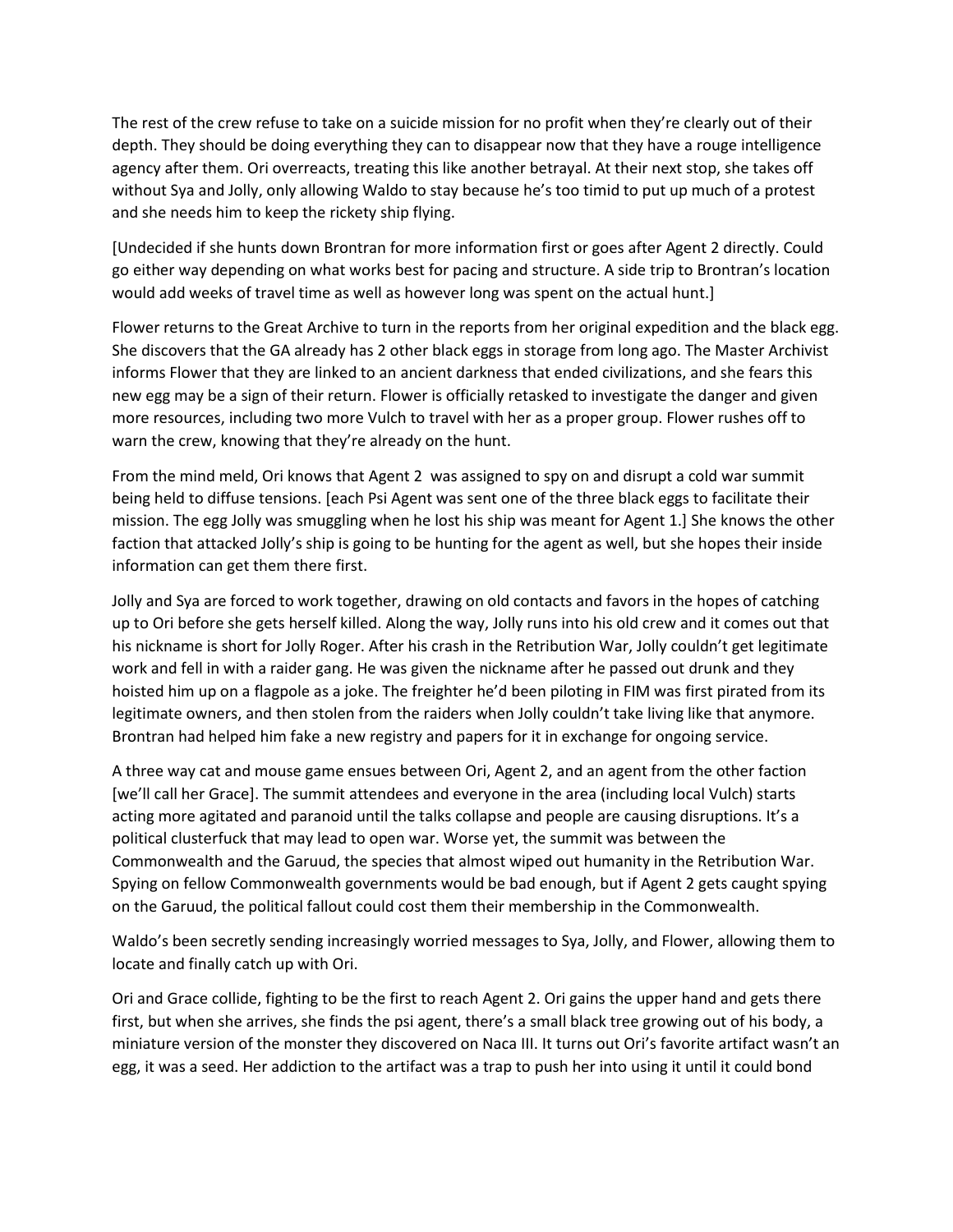with a telepath and use the victim as substrate to grow. Ori finally realizes how grievously she's screwed up and how hard her crew was fighting to save her from it. This would have been her.

The rapidly growing mental assault of the black tree could be considered an attack on the Garuud, yet another act of war, and the human body it's growing out of is all the evidence necessary to prove humanity's guilt. Before the she is able to destroy the tree and evidence that would get humanity into seriously deep shit, S11 agents show up. Sya and Jolly provide enough timely reinforcements to save Ori, but they are forced to retreat and S11 ends up recovering the young Black Tree.

Humanity might not be blamed for this incident, but now the crew has to deal with a Black Tree in the hands of a rogue spy agency. After what the last tree did to the mine workers on Naca III, they can't even imagine the kind of damage a bunch of well-trained and funded psi agents could do if the tree got to them.

Flower and friends reunite with the crew somewhere after the tree reveal. Ori realizes what Flower saved her from and gratefully welcomes her back. The Vulch team provides assistance and intel to help going forward. Reporting the link between the eggs and black trees to the Great Archive garners them additional assistance and resources now that the Archivists start to realize what a direct threat it is to their people.

#### Book 4

The crew ends up teaming up with Grace and her organization (who turn out to have the same goal as Ori and they've been getting in each other's way) to remove the last egg from play and take down the rest of S11. While the rest of the crew plans their mission, Flower and her 2 assistants return to Vulch to try to convince the Council of Masters that the Vulch need to take a more active hand in the affairs of the galaxy and help the crew with more than just information.

The crew's attempt against the S11 lab fails, and they flee, only to discover that there's a bomb on the fusion reactor of the *Grav* and barely enough time to abandon the ship. Sya shuts the crew into the escape pod and turns the ship back to the lab so that the explosion destroys the lab and the young black tree. Sya sacrifices himself to save the rest of the crew and complete Ori's mission. The crew is picked up by a UHN patrol vessel and arrested for a terrorist attack on a government facility.

Flower shows up in the SID director's office out of nowhere and shows him that they have details on Section 11's entire plot with the black eggs, including proof humans were behind the incident at the peace summit with the Garuud. If the crew isn't freed and left alone, the Vulch will release the info to the Commonwealth and no amount of denials or claims of "rogue agencies" will save the UHN from the fallout. What remains of S11 is shut down and disbanded. Grace shows up with Flower as the crew is freed and offers to sponsor Ori's admission into her agency (they exist to protect the galaxy from existential threats like the eggs and the black trees).

Ori returns to Avalon and says goodbye to her parents at the Avalon Crater memorial. At the center of the crater (scrubbed of radioactive materials to safe levels) is a statue of King Arthur in a boat lying in repose with Excalibur. An angel kneels at each end of the boat facing him. Arthur's head resting in one